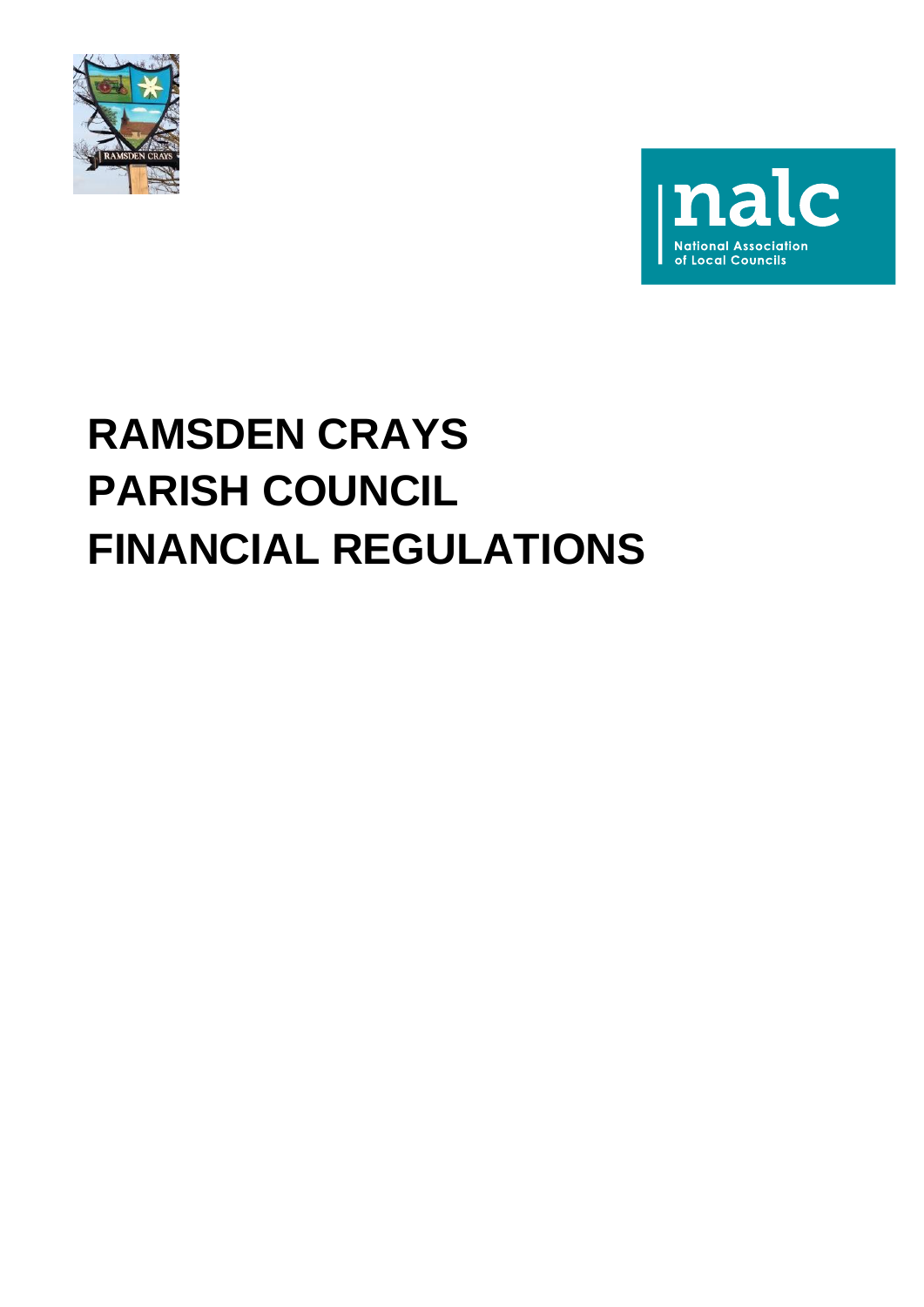| 1 <sub>1</sub> |                                                                          |
|----------------|--------------------------------------------------------------------------|
| 2.             |                                                                          |
| 3.             |                                                                          |
| 4.             |                                                                          |
| 5.             |                                                                          |
| 6.             |                                                                          |
| 7 <sub>1</sub> |                                                                          |
| 8.             |                                                                          |
| 9.             |                                                                          |
| 10.            |                                                                          |
|                |                                                                          |
|                | 12. [PAYMENTS UNDER CONTRACTS FOR BUILDING OR OTHER CONSTRUCTION WORKS16 |
|                |                                                                          |
|                |                                                                          |
|                |                                                                          |
|                |                                                                          |
| 17.            |                                                                          |
|                |                                                                          |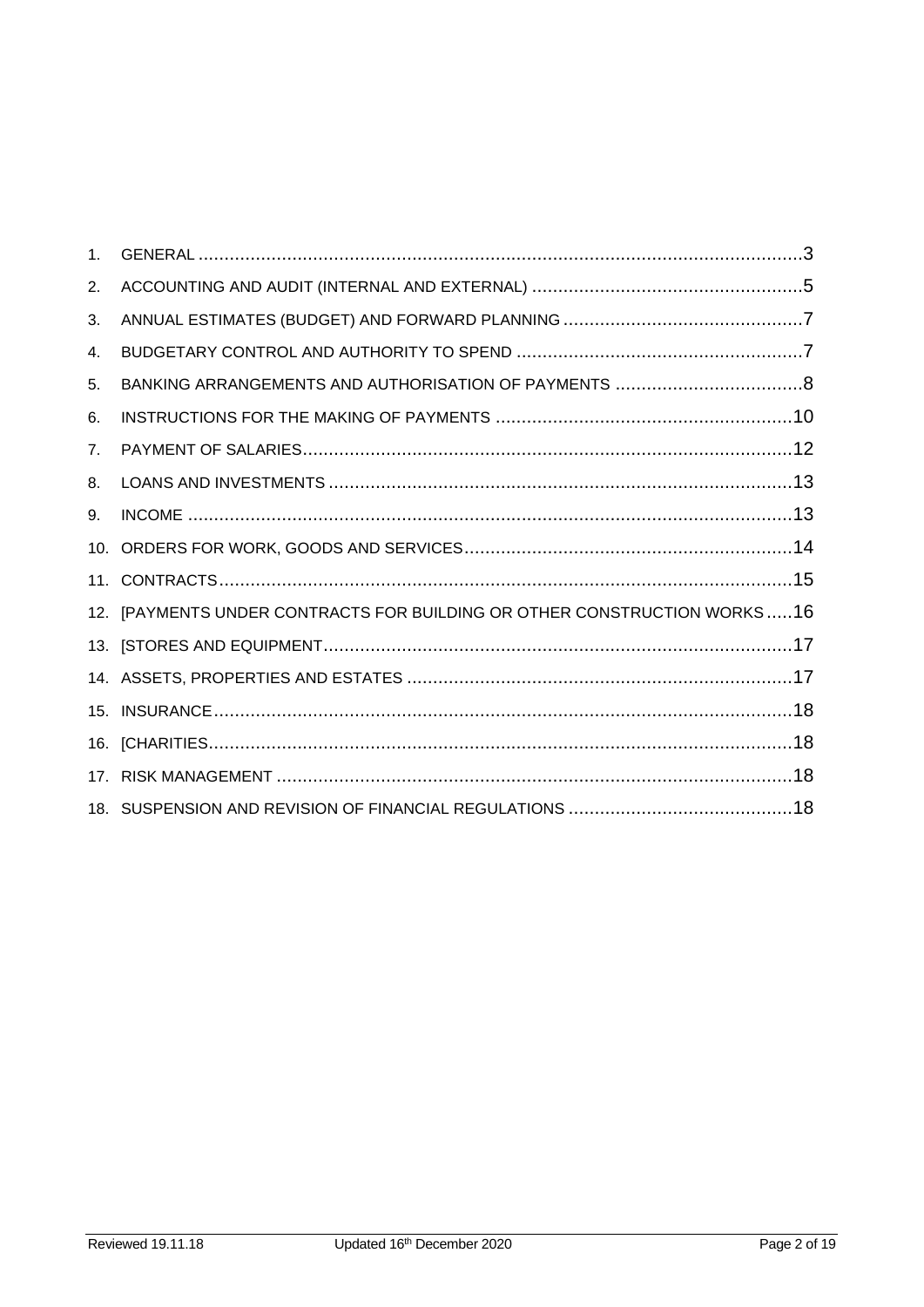These Financial Regulations were amended by the Council at its Meeting held on 21<sup>st</sup> May, 2018.

# <span id="page-2-0"></span>**1. GENERAL**

- 1.1. These financial regulations govern the conduct of financial management by the council and may only be amended or varied by resolution of the council. Financial regulations are one of the council's three governing policy documents providing procedural guidance for members and officers. Financial regulations must be observed in conjunction with the council's standing orders<sup>1</sup> and any individual financial regulations relating to contracts.
- 1.2. The council is responsible in law for ensuring that its financial management is adequate and effective and that the council has a sound system of internal control which facilitates the effective exercise of the council's functions, including arrangements for the management of risk.
- 1.3. The council's accounting control systems must include measures:
	- for the timely production of accounts;
	- that provide for the safe and efficient safeguarding of public money;
	- to prevent and detect inaccuracy and fraud; and
	- identifying the duties of officers.
- 1.4. These financial regulations demonstrate how the council meets these responsibilities and requirements.
- 1.5. At least once a year, prior to approving the Annual Governance Statement, the council must review the effectiveness of its system of internal control which shall be in accordance with proper practices.
- 1.6. Deliberate or wilful breach of these Regulations by an employee may give rise to disciplinary proceedings.
- 1.7. Members of Council are expected to follow the instructions within these Regulations and not to entice employees to breach them. Failure to follow instructions within these Regulations brings the office of councillor into disrepute.
- 1.8. The Responsible Financial Officer (RFO) holds a statutory office to be appointed by the council. The Clerk has been appointed as RFO for this council and these regulations will apply accordingly.
- 1.9. The RFO;
	- acts under the policy direction of the council;

<sup>1</sup> Model standing orders for councils are available in Local Councils Explained National Association of Local **Councils**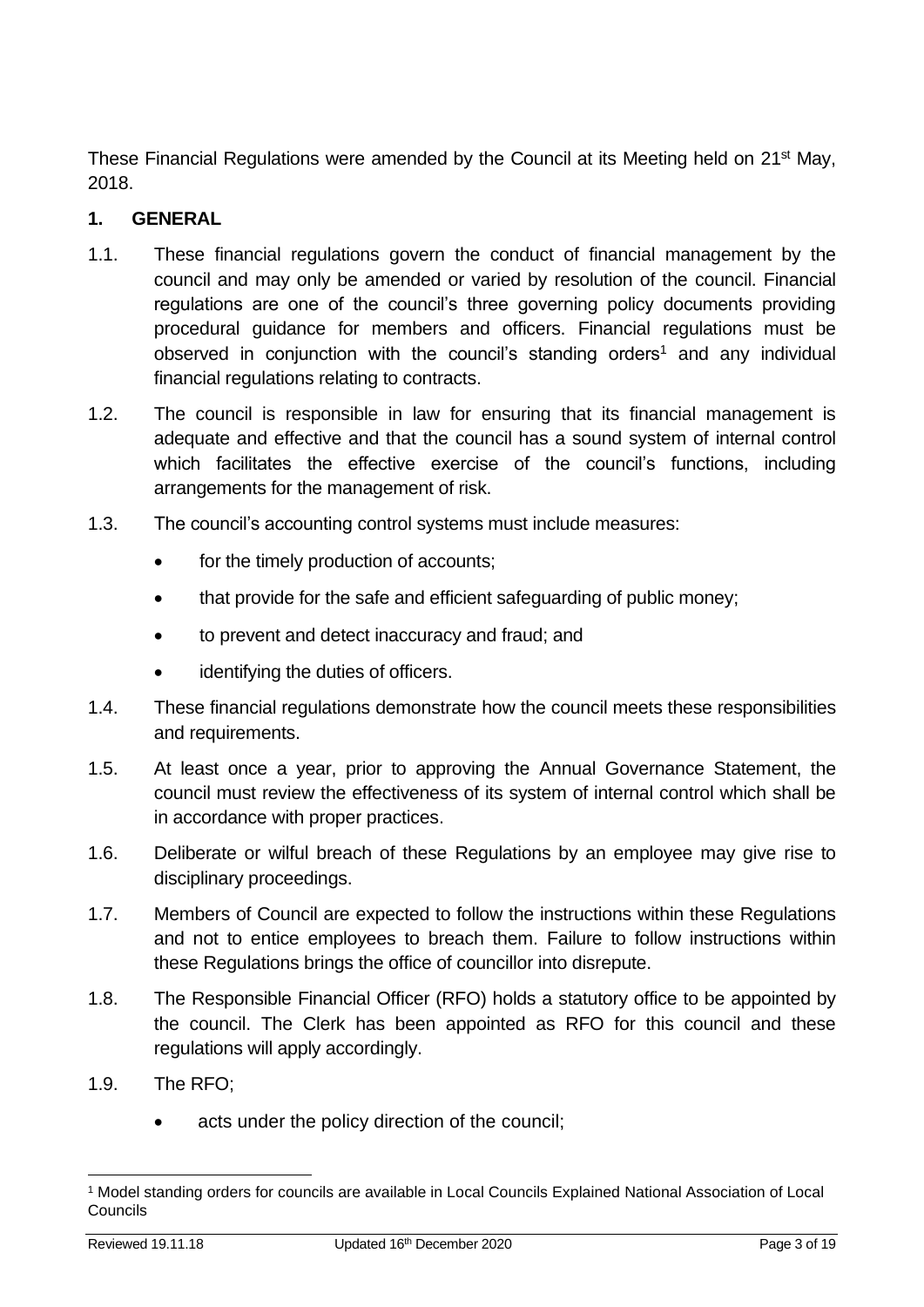- administers the council's financial affairs in accordance with all Acts, Regulations and proper practices;
- determines on behalf of the council its accounting records and accounting control systems;
- ensures the accounting control systems are observed;
- maintains the accounting records of the council up to date in accordance with proper practices;
- assists the council to secure economy, efficiency and effectiveness in the use of its resources; and
- produces financial management information as required by the council.
- 1.10. The accounting records determined by the RFO shall be sufficient to show and explain the council's transactions and to enable the RFO to ensure that any income and expenditure account and statement of balances, or record of receipts and payments and additional information, as the case may be, or management information prepared for the council from time to time comply with the Accounts and Audit Regulations.
- 1.11. The accounting records determined by the RFO shall in particular contain:
	- entries from day to day of all sums of money received and expended by the council and the matters to which the income and expenditure or receipts and payments account relate;
	- a record of the assets and liabilities of the council; and
	- wherever relevant, a record of the council's income and expenditure in relation to claims made, or to be made, for any contribution, grant or subsidy.
- 1.12. The accounting control systems determined by the RFO shall include:
	- procedures to ensure that the financial transactions of the council are recorded as soon as reasonably practicable and as accurately and reasonably as possible;
	- procedures to enable the prevention and detection of inaccuracies and fraud and the ability to reconstruct any lost records;
	- identification of the duties of officers dealing with financial transactions and division of responsibilities of those officers in relation to significant transactions;
	- procedures to ensure that uncollectable amounts, including any bad debts are not submitted to the council for approval to be written off except with the approval of the RFO and that the approvals are shown in the accounting records; and
	- measures to ensure that risk is properly managed.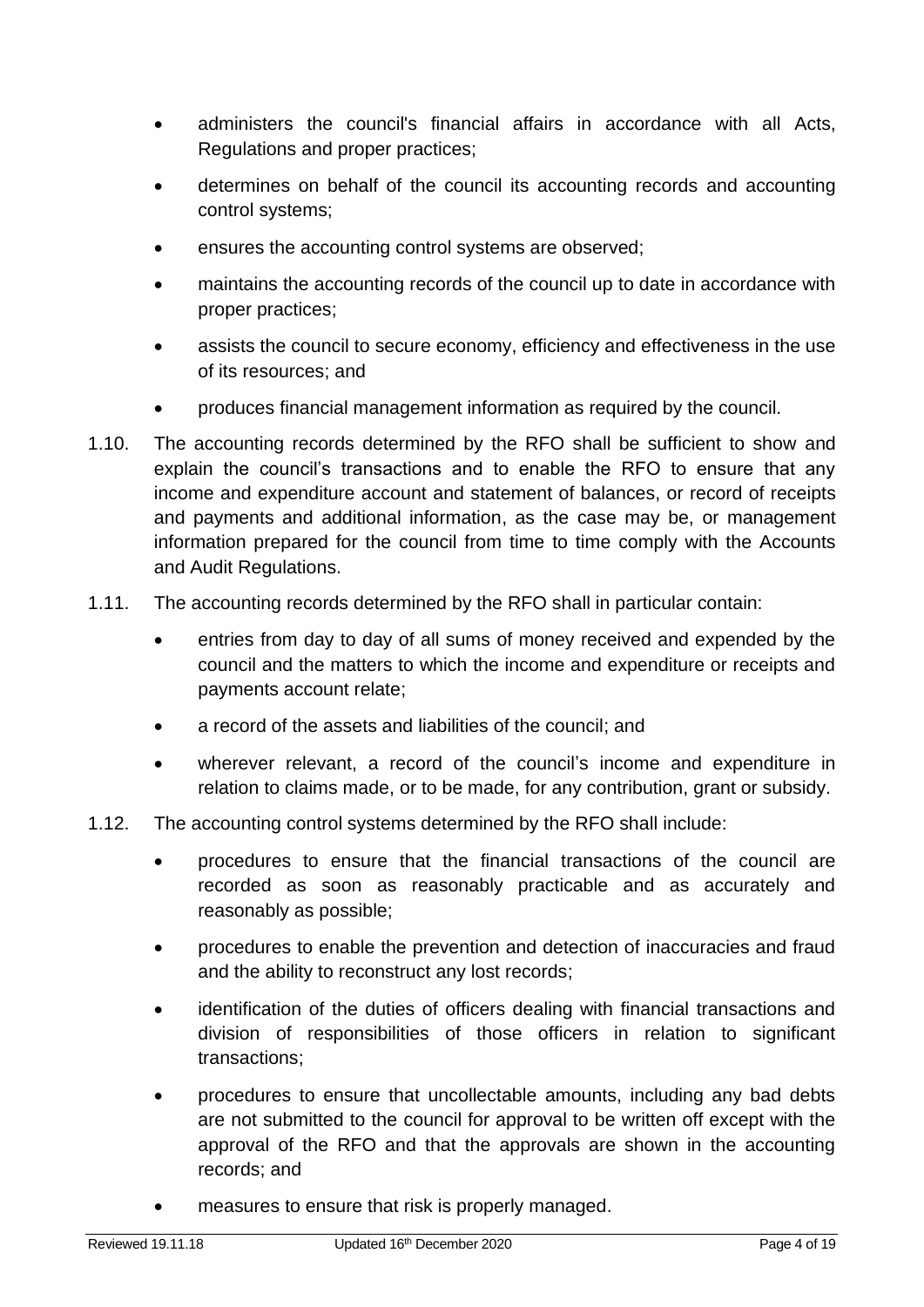- 1.13. The council is not empowered by these Regulations or otherwise to delegate certain specified decisions. In particular any decision regarding:
	- setting the final budget or the precept (council tax requirement);
	- approving accounting statements;
	- approving an annual governance statement;
	- borrowing;
	- writing off bad debts;
	- declaring eligibility for the General Power of Competence; and
	- addressing recommendations in any report from the internal or external auditors,

shall be a matter for the full council only.

- 1.14. In addition the council must:
	- determine and keep under regular review the bank mandate for all council bank accounts;
	- approve any grant or a single commitment in excess of [£5,000]; and
	- in respect of the annual salary for any employee have regard to recommendations about annual salaries of employees made by the relevant committee in accordance with its terms of reference.
- 1.15. In these financial regulations, references to the Accounts and Audit Regulations or 'the regulations' shall mean the regulations issued under the provisions of section 27 of the Audit Commission Act 1998, or any superseding legislation, and then in force unless otherwise specified.

In these financial regulations the term 'proper practice' or 'proper practices' shall refer to guidance issued in *Governance and Accountability for Local Councils - a Practitioners' Guide (England)* issued by the Joint Practitioners Advisory Group (JPAG), available from the websites of NALC and the Society for Local Council Clerks (SLCC).

# <span id="page-4-0"></span>**2. ACCOUNTING AND AUDIT (INTERNAL AND EXTERNAL)**

- 2.1. All accounting procedures and financial records of the council shall be determined by the RFO in accordance with the Accounts and Audit Regulations, appropriate guidance and proper practices.
- 2.2. On a regular basis, at least once in each quarter, and at each financial year end, a member shall be appointed to verify bank reconciliations (for all accounts) produced by the RFO. The member shall sign the reconciliations and the original bank statements (or similar document) as evidence of verification. This activity shall on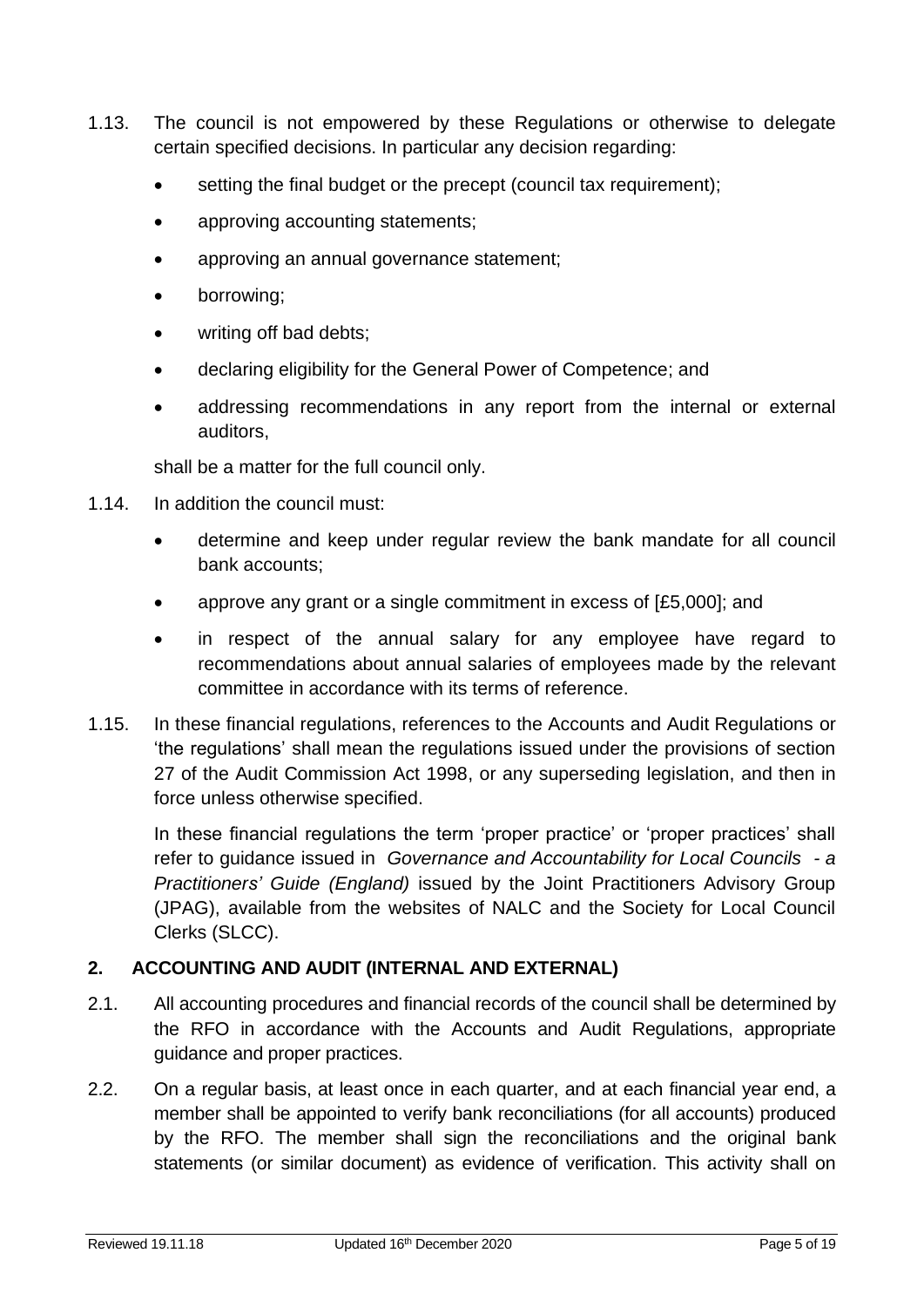conclusion be reported, including any exceptions, to and noted by the council [Finance Committee].

- 2.3. The RFO shall complete the annual statement of accounts, annual report, and any related documents of the council contained in the Annual Return (as specified in proper practices) as soon as practicable after the end of the financial year and having certified the accounts shall submit them and report thereon to the council within the timescales set by the Accounts and Audit Regulations.
- 2.4. The council shall ensure that there is an adequate and effective system of internal audit of its accounting records, and of its system of internal control in accordance with proper practices. Any officer or member of the council shall make available such documents and records as appear to the council to be necessary for the purpose of the audit and shall, as directed by the council, supply the RFO, internal auditor, or external auditor with such information and explanation as the council considers necessary for that purpose.
- 2.5. The internal auditor shall be appointed by and shall carry out the work in relation to internal controls required by the council in accordance with proper practices. Review for a change of internal auditor every three years.
- 2.6. The internal auditor shall:
	- be competent and independent of the financial operations of the council:
	- report to council in writing, or in person, on a regular basis with a minimum of one annual written report during each financial year;
	- to demonstrate competence, objectivity and independence, be free from any actual or perceived conflicts of interest, including those arising from family relationships; and
	- have no involvement in the financial decision making, management or control of the council.
- 2.7. Internal or external auditors may not under any circumstances:
	- perform any operational duties for the council;
	- initiate or approve accounting transactions; or
	- direct the activities of any council employee, except to the extent that such employees have been appropriately assigned to assist the internal auditor.
- 2.8. For the avoidance of doubt, in relation to internal audit the terms 'independent' and 'independence' shall have the same meaning as is described in proper practices.
- 2.9. The RFO shall make arrangements for the exercise of electors' rights in relation to the accounts including the opportunity to inspect the accounts, books, and vouchers and display or publish any notices and statements of account required by Audit Commission Act 1998, or any superseding legislation, and the Accounts and Audit Regulations.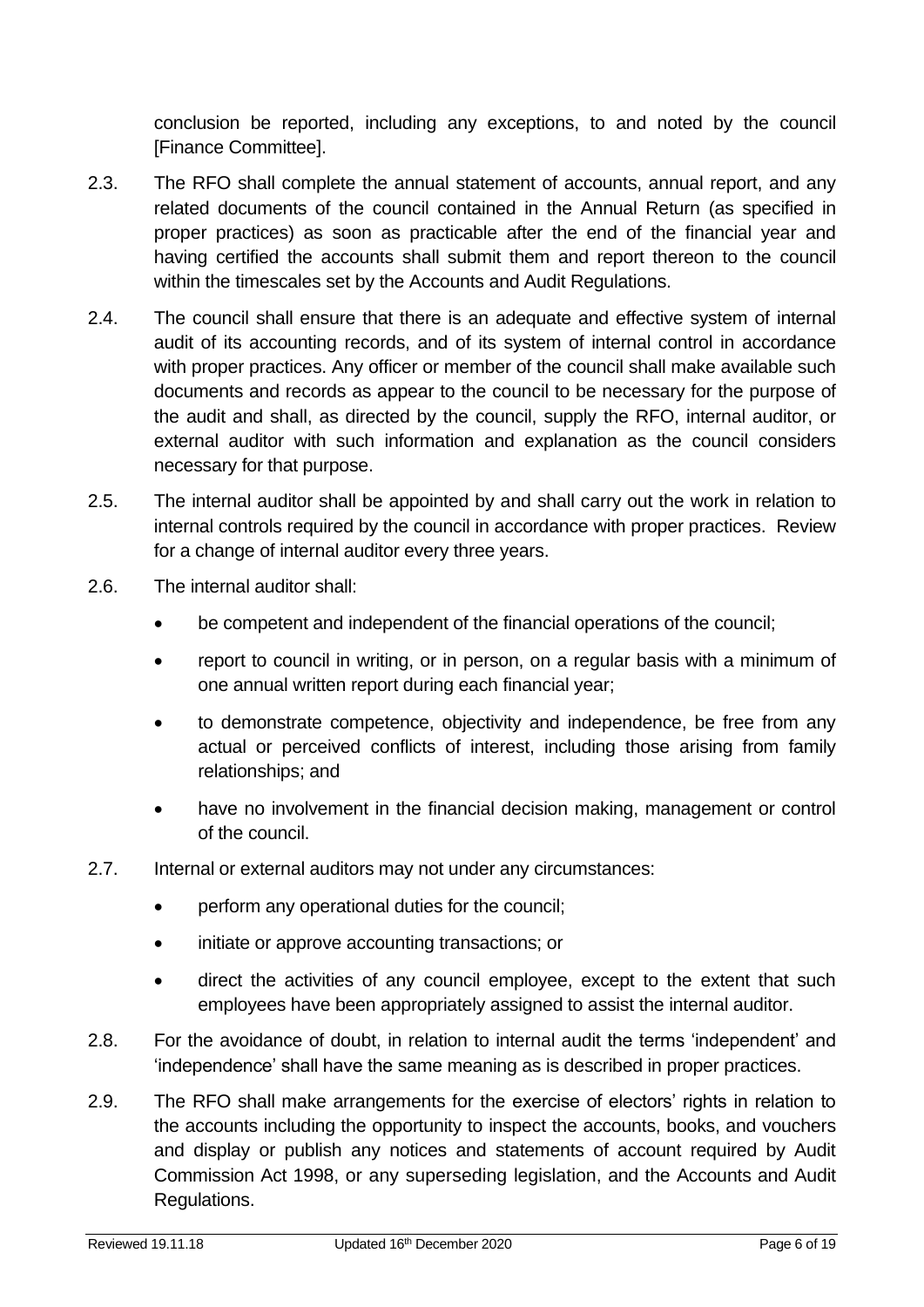2.10. The RFO shall, without undue delay, bring to the attention of all councillors any correspondence or report from internal or external auditors.

#### <span id="page-6-0"></span>**3. ANNUAL ESTIMATES (BUDGET) AND FORWARD PLANNING**

- 3.1. Each committee (if any) shall review its three year forecast of revenue and capital receipts and payments. Having regard to the forecast, it shall thereafter formulate and submit proposals for the following financial year to the council not later than the end of January each year including any proposals for revising the forecast.
- 3.2. The RFO must each year, by no later than November, prepare detailed estimates of all receipts and payments including the use of reserves and all sources of funding for the following financial year in the form of a budget to be considered by the [relevant committee and the] council.
- 3.3. The council shall consider annual budget proposals in relation to the council's three year forecast of revenue and capital receipts and payments including recommendations for the use of reserves and sources of funding and update the forecast accordingly.
- 3.4. The council shall fix the precept (council tax requirement), and relevant basic amount of council tax to be levied for the ensuing financial year not later than by the end of January each year. The RFO shall issue the precept to the billing authority and shall supply each member with a copy of the approved annual budget.
- 3.5. The approved annual budget shall form the basis of financial control for the ensuing year.

#### <span id="page-6-1"></span>**4. BUDGETARY CONTROL AND AUTHORITY TO SPEND**

- 4.1. Expenditure on revenue items may be authorised up to the amounts included for that class of expenditure in the approved budget. This authority is to be determined by:
	- the council for all items over £5,000;
	- a duly delegated committee of the council for items over £500; or
	- the Clerk, in conjunction with Chairman of Council or Chairman of the appropriate committee, for any items below £500.

Such authority is to be evidenced by a minute or by an authorisation slip duly signed by the Clerk, and where necessary also by the appropriate Chairman.

Contracts may not be disaggregated to avoid controls imposed by these regulations.

4.2. No expenditure may be authorised that will exceed the amount provided in the revenue budget for that class of expenditure other than by resolution of the council, or duly delegated committee. During the budget year and with the approval of council having considered fully the implications for public services, unspent and available amounts may be moved to other budget headings or to an earmarked reserve as appropriate ('virement').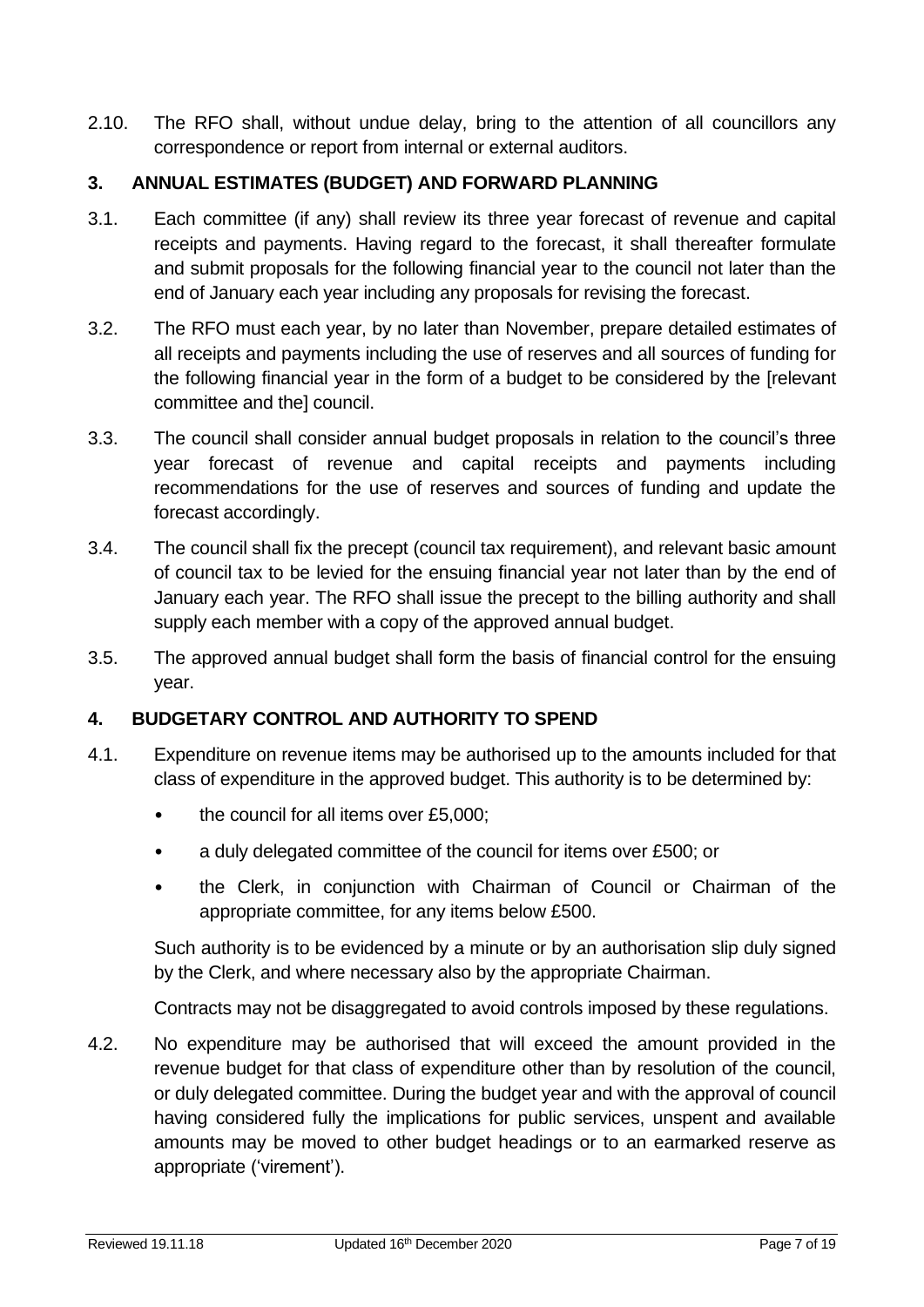- 4.3. Unspent provisions in the revenue or capital budgets for completed projects shall not be carried forward to a subsequent year.
- 4.4. The salary budgets are to be reviewed at least annually by January for the following financial year and such review shall be evidenced by a hard copy schedule signed by the Clerk and the Chairman of the Council or relevant committee. The RFO will inform committees of any changes impacting on their budget requirement for the coming year in good time.
- 4.5. No expenditure shall be authorised in relation to any capital project and no contract entered into or tender accepted involving capital expenditure unless the council is satisfied that the necessary funds are available and the requisite borrowing approval has been obtained.
- 4.6. All capital works shall be administered in accordance with the council's standing orders and financial regulations relating to contracts.
- 4.7. The RFO shall regularly provide the council with a statement of receipts and payments to date under each head of the budgets, comparing actual expenditure to the appropriate date against that planned as shown in the budget. These statements are to be prepared at least at the end of each financial quarter and shall show explanations of material variances. For this purpose "material" shall be in excess of £100 or 15% of the budget.
- 4.8. Changes in earmarked reserves shall be approved by council as part of the budgetary control process.

# <span id="page-7-0"></span>**5. BANKING ARRANGEMENTS AND AUTHORISATION OF PAYMENTS**

- 5.1. The council's banking arrangements, including the bank mandate, shall be made by the RFO and approved by the council; banking arrangements may not be delegated to a committee. They shall be regularly reviewed for safety and efficiency.
- 5.2. The RFO shall prepare a schedule of payments requiring authorisation, forming part of the Agenda for the Meeting and, together with the relevant invoices, present the schedule to council/committee. The council/committee shall review the schedule for compliance and, having satisfied itself shall authorise payment by a resolution of the council or finance committee. The approved schedule shall be ruled off and initialled by the Chairman of the Meeting. A detailed list of all payments shall be disclosed within or as an attachment to the minutes of the meeting at which payment was authorised. Personal payments (including salaries, wages, expenses and any payment made in relation to the termination of a contract of employment) may be summarised to remove public access to any personal information.
- 5.3. All invoices for payment shall be examined, verified and certified by the RFO to confirm that the work, goods or services to which each invoice relates has been received, carried out, examined and represents expenditure previously approved by the council.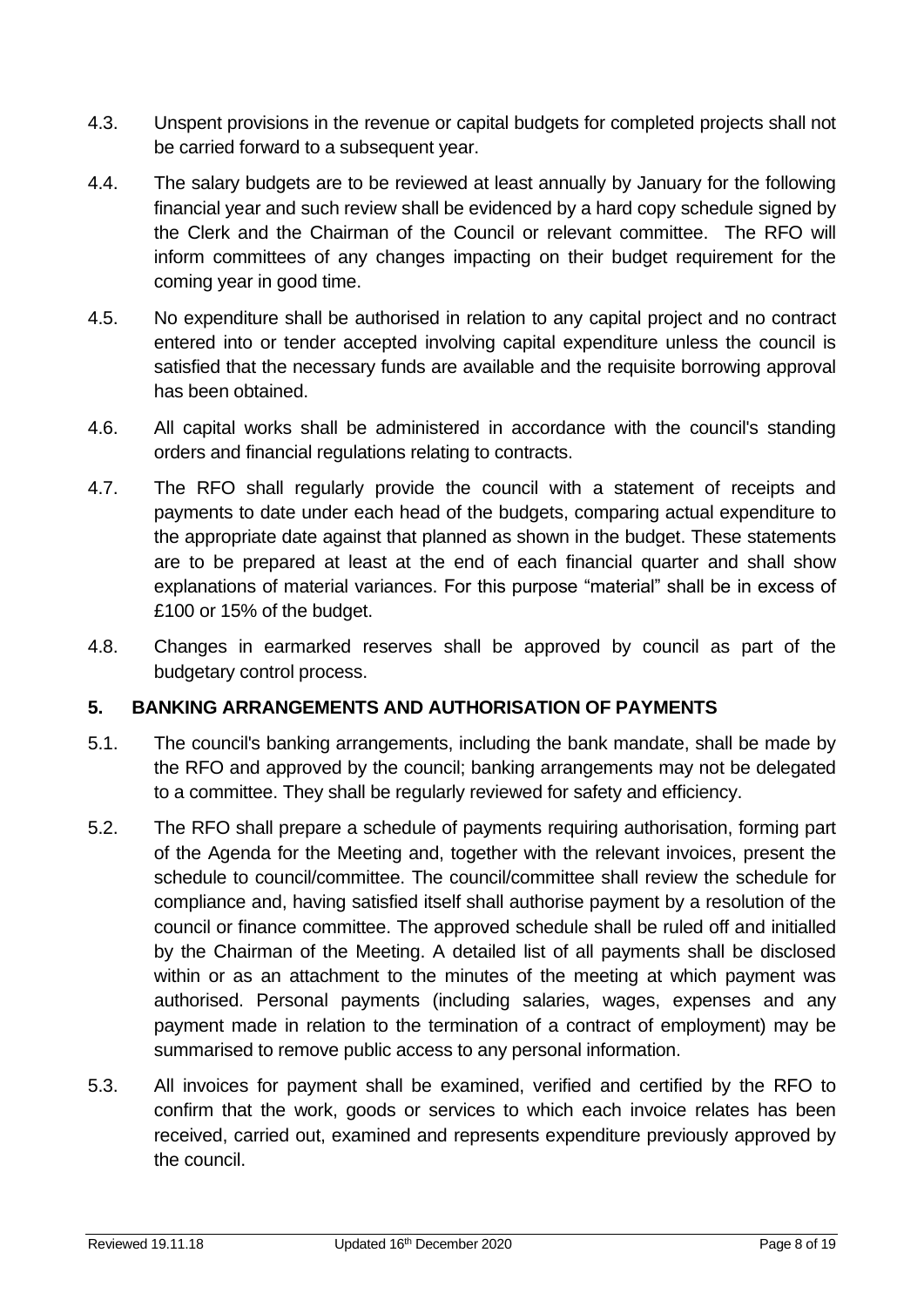- 5.4. The RFO shall examine invoices for arithmetical accuracy and analyse them to the appropriate expenditure heading. The RFO shall take all steps to pay all invoices submitted, and which are in order, at the next available council or Finance Committee/meeting.
- 5.5. The Clerk and RFO shall have delegated authority to authorise the payment of items only in the following circumstances:
	- a) If a payment is necessary to avoid a charge to interest under the Late Payment of Commercial Debts (Interest) Act 1998, and the due date for payment is before the next scheduled Meeting of council, where the Clerk and RFO certify that there is no dispute or other reason to delay payment, provided that a list of such payments shall be submitted to the next appropriate meeting of council or finance committee;
	- b) An expenditure item authorised under 5.6 below (continuing contracts and obligations) provided that a list of such payments shall be submitted to the next appropriate meeting of council or finance committee; or
	- c) fund transfers within the councils banking arrangements up to the sum of [£10,000], provided that a list of such payments shall be submitted to the next appropriate meeting of council or finance committee.
- 5.6. For each financial year the Clerk and RFO shall draw up a list of due payments as part of the budgetary review, which arise on a regular basis as the result of a continuing contract, statutory duty, or obligation (such as but not exclusively) Salaries, PAYE and NI, Superannuation Fund and regular maintenance contracts and the like for which council ,or a duly authorised committee, may authorise payment for the year provided that the requirements of regulation 4.1 Budgetary Controls are adhered to, provided also that a list of such payments shall be submitted to the next appropriate meeting of council or Finance Committee.
- 5.7. A record of regular payments made under 5.6 above shall be drawn up and be signed by two members on each and every occasion when payment is authorised thus controlling the risk of duplicated payments being authorised and / or made.
- 5.8. In respect of grants a duly authorised committee shall approve expenditure within any limits set by council and in accordance with any policy statement approved by council. Any Revenue or Capital Grant in excess of £5,000 shall before payment, be subject to ratification by resolution of the council.
- 5.9. Members are subject to the Code of Conduct that has been adopted by the council and shall comply with the Code and Standing Orders when a decision to authorise or instruct payment is made in respect of a matter in which they have a disclosable pecuniary or other interest, unless a dispensation has been granted.
- 5.10. The council will aim to rotate the duties of members in these Regulations so that onerous duties are shared out as evenly as possible over time.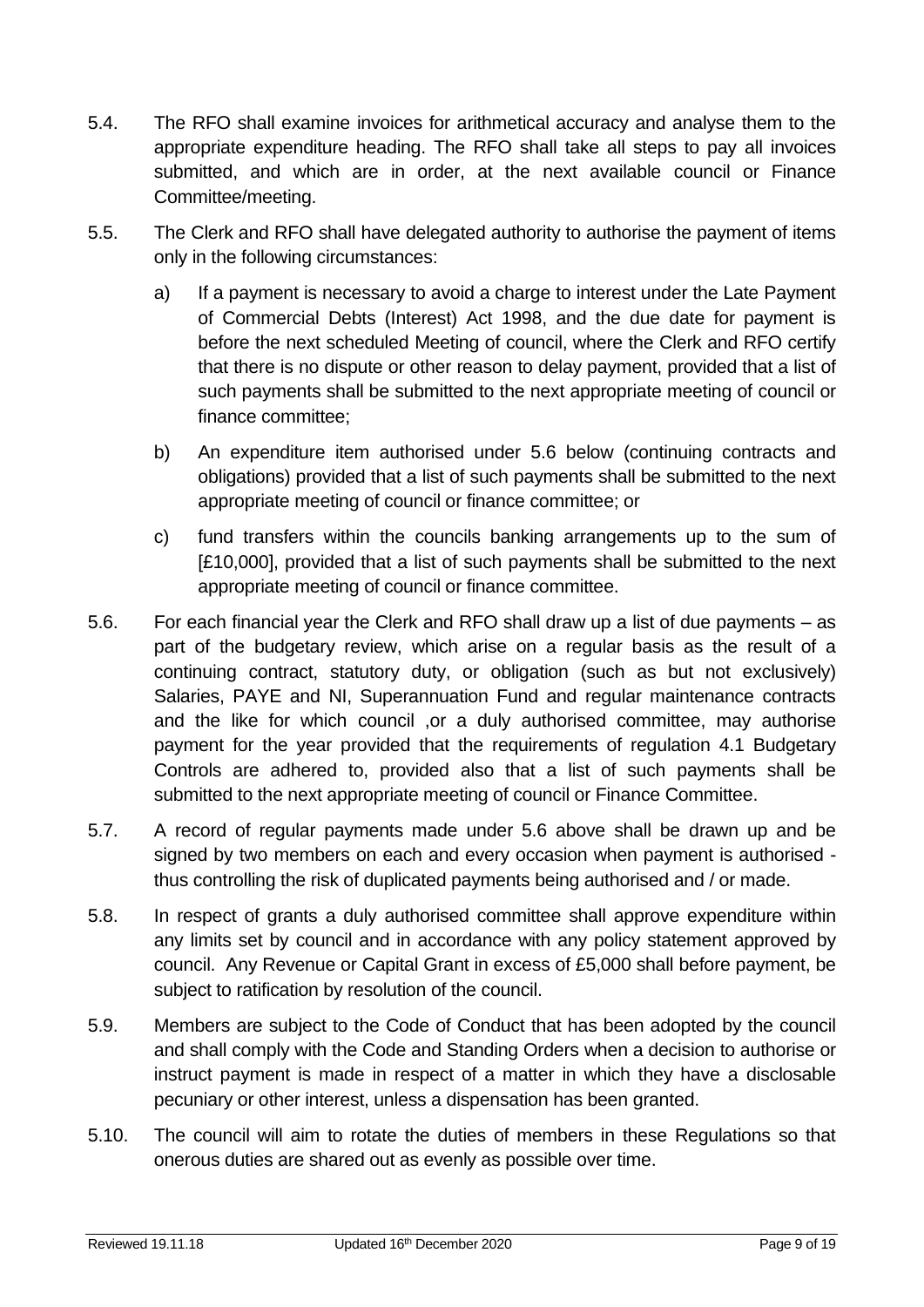5.11. Any changes in the recorded details of suppliers, such as bank account records, shall be approved in writing by a Member.

# <span id="page-9-0"></span>**6. INSTRUCTIONS FOR THE MAKING OF PAYMENTS**

- 6.1. The council will make safe and efficient arrangements for the making of its payments.
- 6.2. Following authorisation under Financial Regulation 5 above, the council, a duly delegated committee or, if so delegated, the Clerk or RFO shall give instruction that a payment shall be made.
- 6.3. All payments shall be effected by cheque or other instructions to the council's bankers, or otherwise, in accordance with a resolution of council or duly delegated committee.
- 6.4. Cheques or orders for payment drawn on the bank account in accordance with the schedule as presented to council or committee shall be signed by two members of council, in accordance with a resolution instructing that payment. A member who is a bank signatory, having a connection by virtue of family or business relationships with the beneficiary of a payment, should not, under normal circumstances, be a signatory to the payment in question.
- 6.5. To indicate agreement of the details shown on the cheque or order for payment with the counterfoil and the invoice or similar documentation, the signatories shall each also initial the cheque counterfoil.
- 6.6. Cheques or orders for payment shall not normally be presented for signature other than at a council or committee meeting (including immediately before or after such a meeting). Any signatures obtained away from such meetings shall be reported to the council or Finance Committee at the next convenient meeting.
- 6.7. If thought appropriate by the council, payment for utility supplies (energy, telephone and water) and any National Non-Domestic Rates may be made by variable direct debit provided that the instructions are signed by two members and any payments are reported to council as made. The approval of the use of a variable direct debit shall be renewed by resolution of the council at least every two years.
- 6.8. If thought appropriate by the council, payment for certain items (principally salaries) may be made by banker's standing order provided that the instructions are signed, or otherwise evidenced by two members are retained and any payments are reported to council as made. The approval of the use of a banker's standing order shall be renewed by resolution of the council at least every two years.
- 6.9. If thought appropriate by the council, payment for certain items may be made by BACS or CHAPS methods provided that the instructions for each payment are signed, or otherwise evidenced, by two authorised bank signatories, are retained and any payments are reported to council as made. The approval of the use of BACS or CHAPS shall be renewed by resolution of the council at least every two years.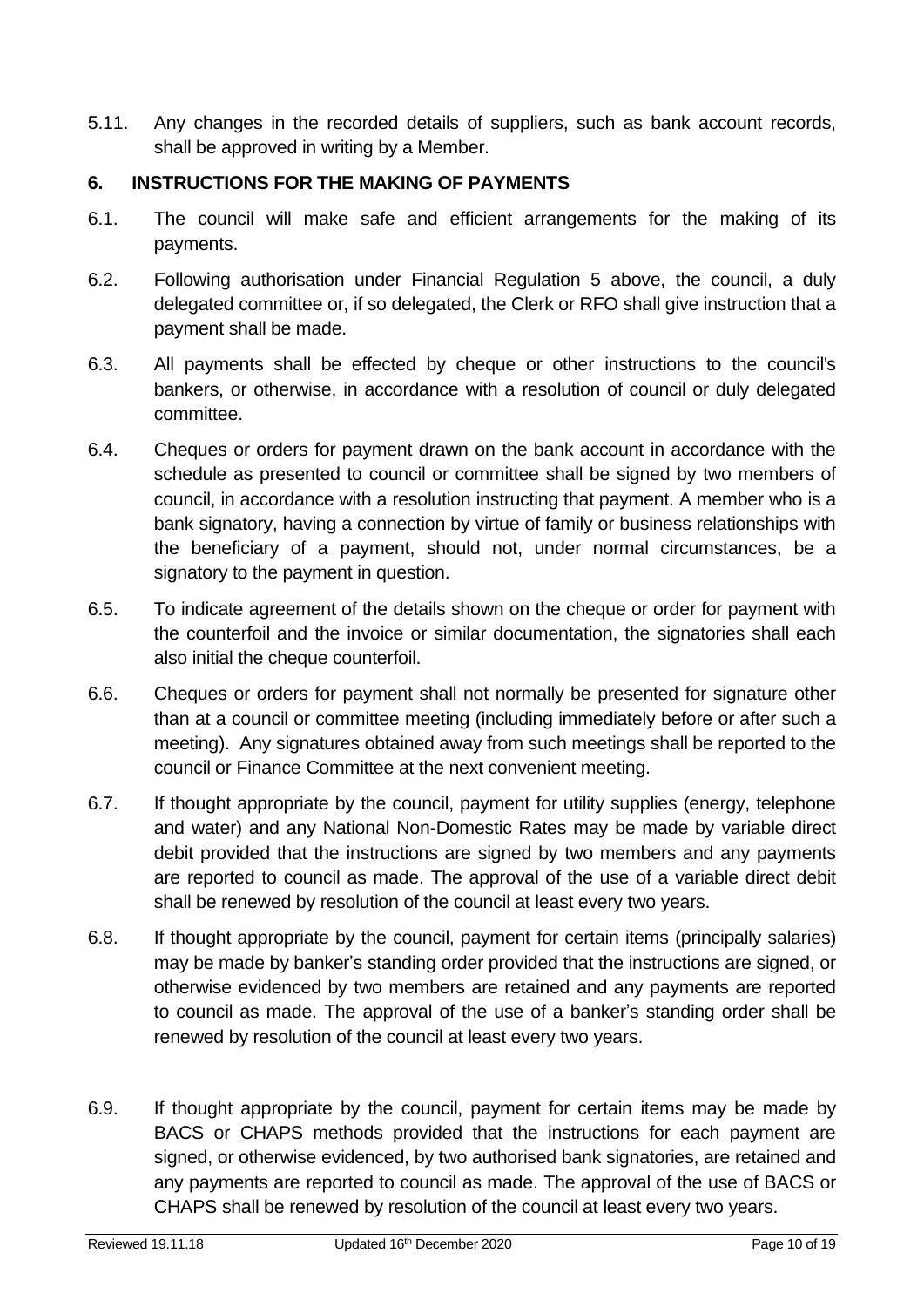- 6.10. If thought appropriate by the council payment for certain items may be made by internet banking transfer provided evidence is retained showing which members approved the payment.
- 6.11. Where a computer requires use of a personal identification number (PIN) or other password(s), for access to the council's records on that computer, a note shall be made of the PIN and Passwords and shall be handed to and retained by the Chairman of Council in a sealed dated envelope. This envelope may not be opened other than in the presence of two other councillors. After the envelope has been opened, in any circumstances, the PIN and / or passwords shall be changed as soon as practicable. The fact that the sealed envelope has been opened, in whatever circumstances, shall be reported to all members immediately and formally to the next available meeting of the council. This will not be required for a member's personal computer used only for remote authorisation of bank payments.
- 6.12. No employee or councillor shall disclose any PIN or password, relevant to the working of the council or its bank accounts, to any person not authorised in writing by the council or a duly delegated committee.
- 6.13. Regular back-up copies of the records on any computer shall be made and shall be stored securely away from the computer in question, and preferably off site.
- 6.14. The council, and any members using computers for the council's financial business, shall ensure that anti-virus, anti-spyware and firewall software with automatic updates, together with a high level of security, is used.
- 6.15. Where internet banking arrangements are made with any bank, the Clerk/RFO shall be appointed as the Service Administrator. The bank mandate approved by the council shall identify a number of councillors who will be authorised to approve transactions on those accounts. The bank mandate will state clearly the amounts of payments that can be instructed by the use of the Service Administrator alone, or by the Service Administrator with a stated number of approvals.
- 6.16. Access to any internet banking accounts will be directly to the access page (which may be saved under "favourites"), and not through a search engine or e-mail link. Remembered or saved passwords facilities must not be used on any computer used for council banking work. Breach of this Regulation will be treated as a very serious matter under these regulations.
- 6.17. Changes to account details for suppliers, which are used for internet banking may only be changed on written hard copy notification by the supplier and supported by hard copy authority for change signed by two persons the Clerk/RFO and a member. A programme of regular checks of standing data with suppliers will be followed.
- 6.18. Any Debit Card issued for use will be specifically restricted to the Clerk and the RFO and will also be restricted to a single transaction maximum value of £500 unless authorised by council or finance committee in writing before any order is placed.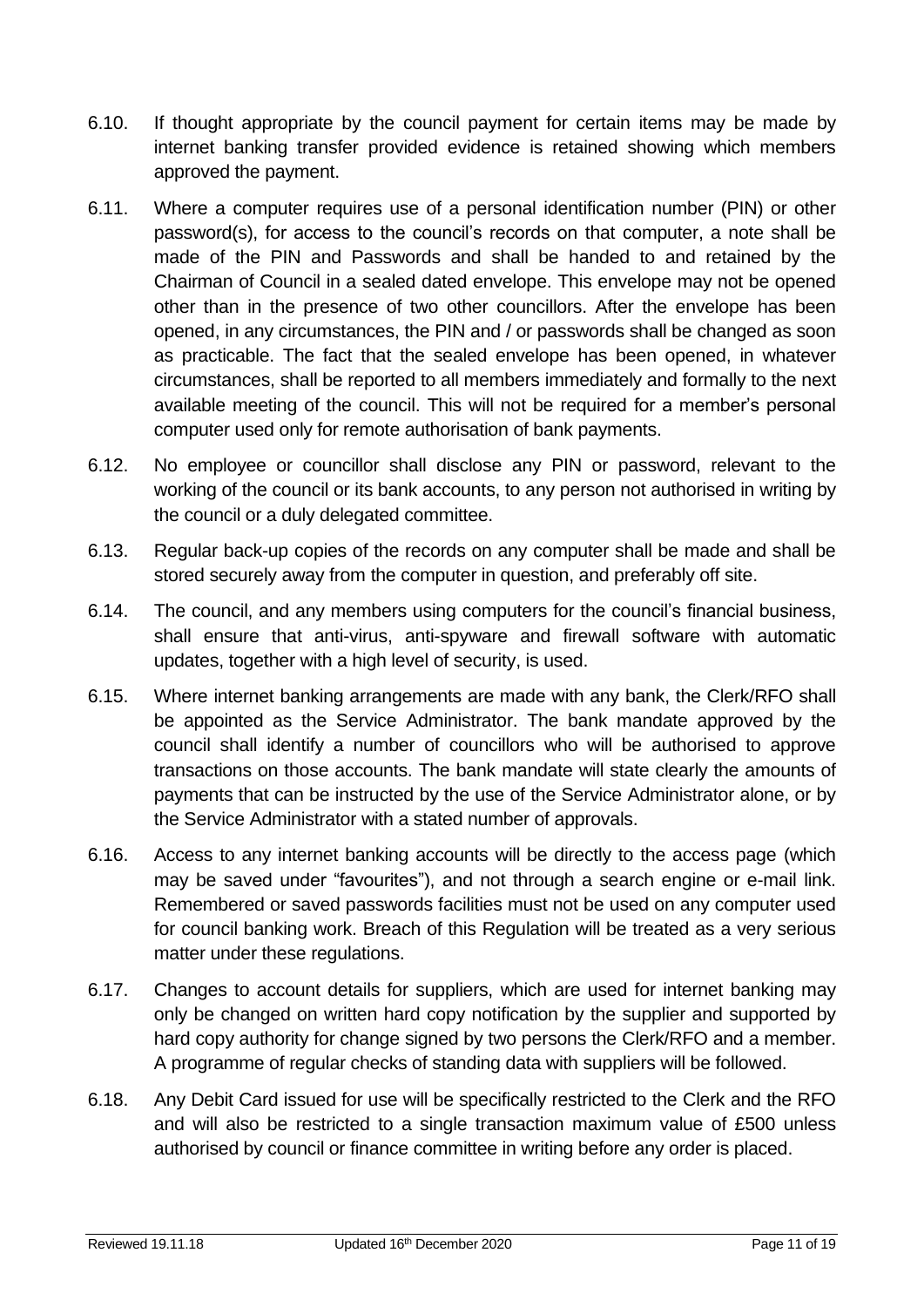- 6.19. A pre-paid debit card may be issued to employees with varying limits. These limits will be set by the council [Finance Committee]. Transactions and purchases made will be reported to the [council] [relevant committee] and authority for topping-up shall be at the discretion of the [council] [relevant committee].
- 6.20. Any corporate credit card or trade card account opened by the council will be specifically restricted to use by the Clerk and RFO and shall be subject to automatic payment in full at each month-end. Personal credit or debit cards of members or staff shall not be used under any circumstances.
- 6.21. The council will not maintain any form of cash float. All cash received must be banked intact. Any payments made in cash by the Clerk or RFO (for example for postage or minor stationery items) shall be refunded on a regular basis, at least quarterly.

# <span id="page-11-0"></span>**7. PAYMENT OF SALARIES**

- 7.1. As an employer, the council shall make arrangements to meet fully the statutory requirements placed on all employers by PAYE and National Insurance legislation. The payment of all salaries shall be made in accordance with payroll records and the rules of PAYE and National Insurance currently operating, and salary rates shall be as agreed by council.
- 7.2. Payment of salaries and payment of deductions from salary such as may be required to be made for tax, national insurance and pension contributions, or similar statutory or discretionary deductions must be made in accordance with the payroll records and on the appropriate dates stipulated in employment contracts, provided that each payment is reported to the next available council meeting, as set out in these regulations above.
- 7.3. No changes shall be made to any employee's pay, emoluments, or terms and conditions of employment without the prior consent of the council.
- 7.4. Each and every payment to employees of net salary and to the appropriate creditor of the statutory and discretionary deductions shall be recorded in a separate confidential record (confidential cash book). This confidential record is not open to inspection or review (under the Freedom of Information Act 2000 or otherwise) other than:
	- a) by any councillor who can demonstrate a need to know;
	- b) by the internal auditor;
	- c) by the external auditor; or
	- d) by any person authorised under Audit Commission Act 1998, or any superseding legislation.
- 7.5. The total of such payments in each calendar month shall be reported with all other payments as made as may be required under these Financial Regulations, to ensure that only payments due for the period have actually been paid.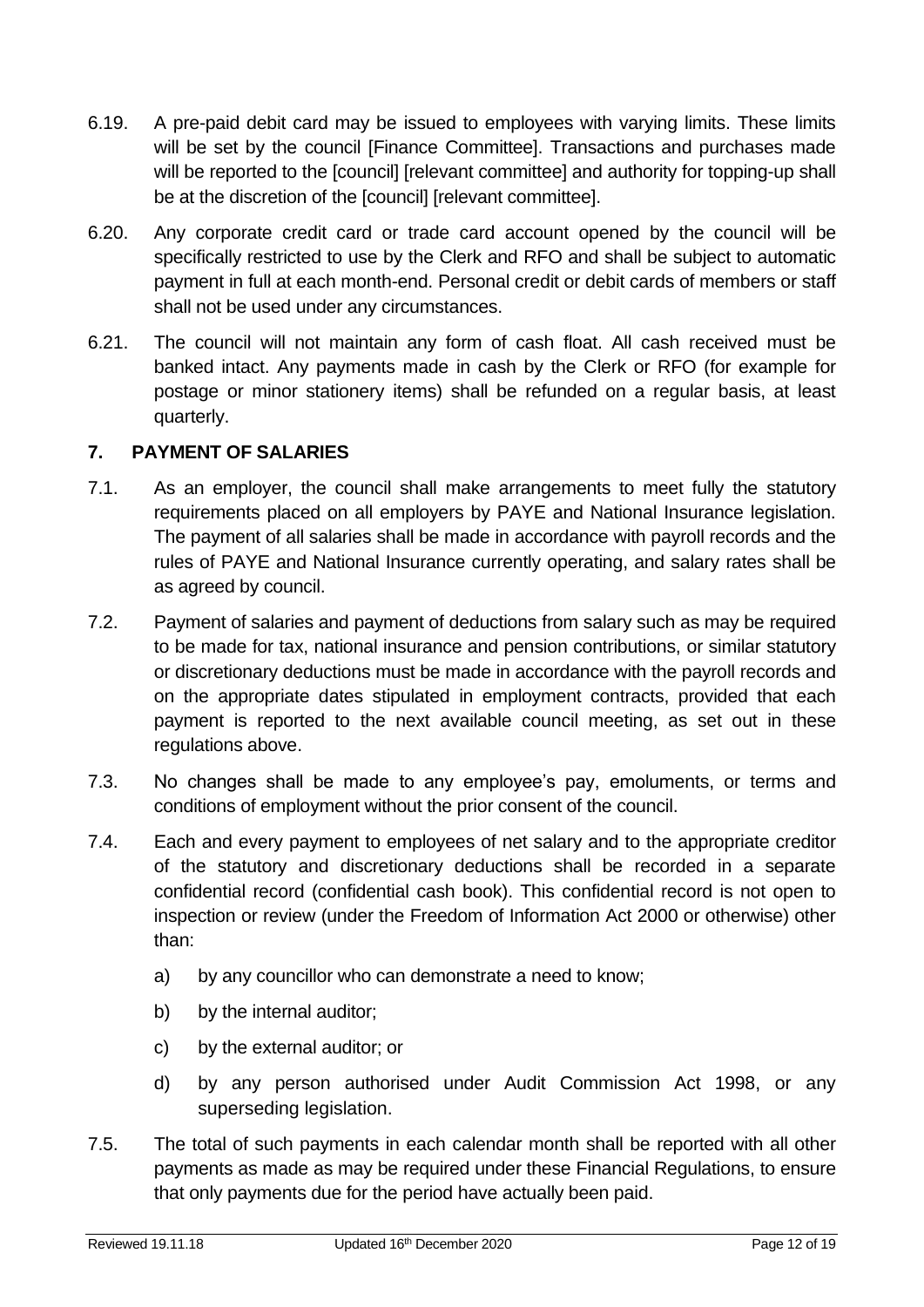- 7.6. An effective system of personal performance management should be maintained for the senior officers.
- 7.7. Any termination payments shall be supported by a clear business case and reported to the council. Termination payments shall only be authorised by council.
- 7.8. Before employing interim staff the council must consider a full business case.

#### <span id="page-12-0"></span>**8. LOANS AND INVESTMENTS**

- 8.1. All borrowings shall be effected in the name of the council, after obtaining any necessary borrowing approval. Any application for borrowing approval shall be approved by Council as to terms and purpose. The application for borrowing approval, and subsequent arrangements for the loan shall only be approved by full council.
- 8.2. Any financial arrangement which does not require formal borrowing approval from the Secretary of State/Welsh Assembly Government (such as Hire Purchase or Leasing of tangible assets) shall be subject to approval by the full council. In each case a report in writing shall be provided to council in respect of value for money for the proposed transaction.
- 8.3. The council will arrange with the council's banks and investment providers for the sending of a copy of each statement of account to the Chairman of the council at the same time as one is issued to the Clerk or RFO.
- 8.4. All loans and investments shall be negotiated in the name of the council and shall be for a set period in accordance with council policy.
- 8.5. The council shall consider the need for an Investment Strategy and Policy which, if drawn up, shall be in accordance with relevant regulations, proper practices and guidance. Any Strategy and Policy shall be reviewed by the council at least annually.
- 8.6. All investments of money under the control of the council shall be in the name of the council.
- 8.7. All investment certificates and other documents relating thereto shall be retained in the custody of the RFO.
- 8.8. Payments in respect of short term or long term investments, including transfers between bank accounts held in the same bank, or branch, shall be made in accordance with Regulation 5 (Authorisation of payments) and Regulation 6 (Instructions for payments).

#### <span id="page-12-1"></span>**9. INCOME**

9.1. The collection of all sums due to the council shall be the responsibility of and under the supervision of the RFO.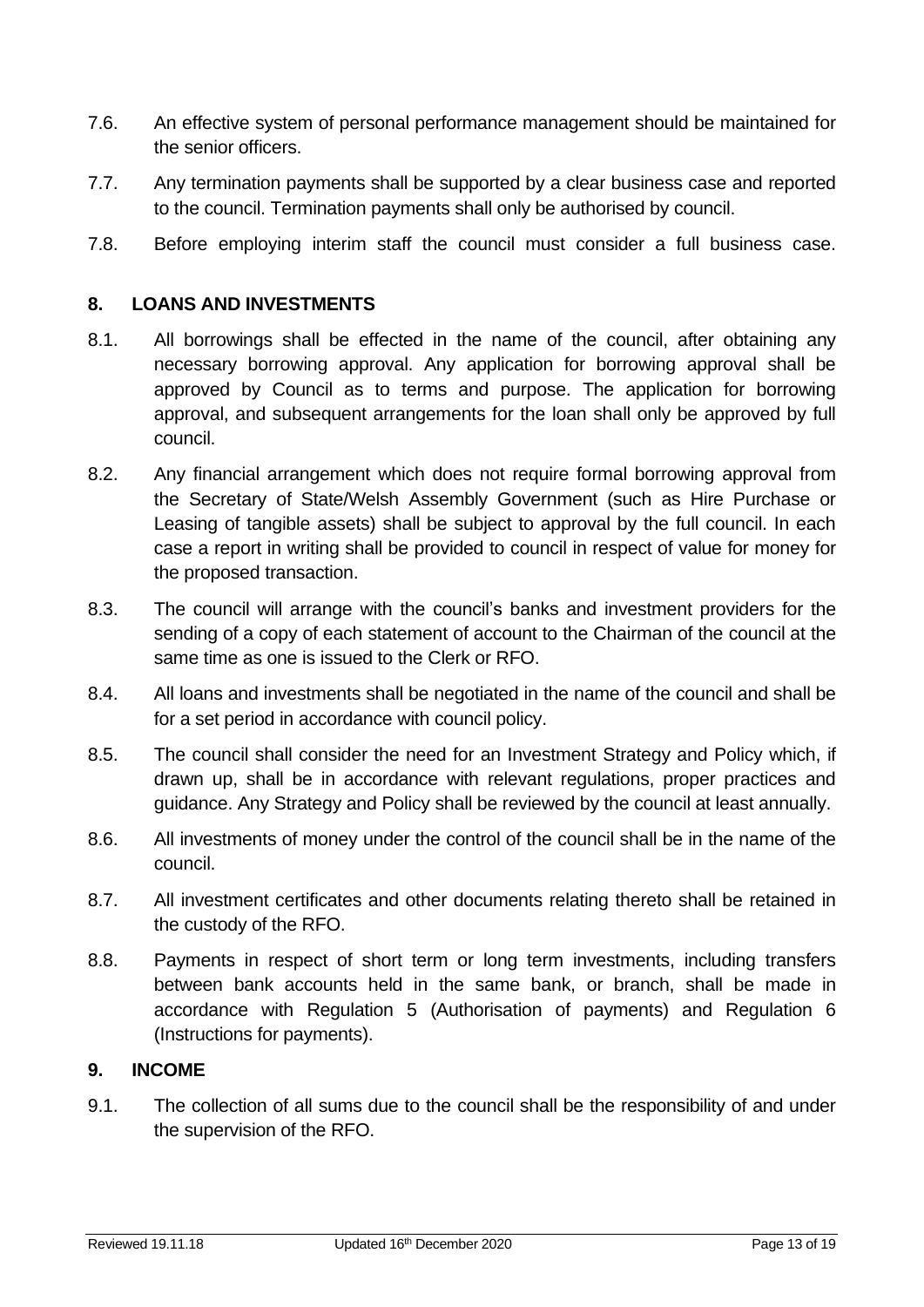- 9.2. Particulars of all charges to be made for work done, services rendered or goods supplied shall be agreed annually by the council, notified to the RFO and the RFO shall be responsible for the collection of all accounts due to the council.
- 9.3. The council will review all fees and charges at least annually, following a report of the Clerk.
- 9.4. Any sums found to be irrecoverable and any bad debts shall be reported to the council and shall be written off in the year.
- 9.5. All sums received on behalf of the council shall be banked intact as directed by the RFO. In all cases, all receipts shall be deposited with the council's bankers with such frequency as the RFO considers necessary.
- 9.6. The origin of each receipt shall be entered on the paying-in slip.
- 9.7. Personal cheques shall not be cashed out of money held on behalf of the council.
- 9.8. The RFO shall promptly complete any VAT Return that is required. Any repayment claim due in accordance with VAT Act 1994 section 33 shall be made at least annually coinciding with the financial year end.
- 9.9. Where any significant sums of cash are regularly received by the council, the RFO shall take such steps as are agreed by the council to ensure that more than one person is present when the cash is counted in the first instance, that there is a reconciliation to some form of control such as ticket issues, and that appropriate care is taken in the security and safety of individuals banking such cash.
- 9.10. Any income arising which is the property of a charitable trust shall be paid into a charitable bank account. Instructions for the payment of funds due from the charitable trust to the council (to meet expenditure already incurred by the authority) will be given by the Managing Trustees of the charity meeting separately from any council meeting (see also Regulation 16 below).

# <span id="page-13-0"></span>**10. ORDERS FOR WORK, GOODS AND SERVICES**

- 10.1. An official order or letter shall be issued for all work, goods and services unless a formal contract is to be prepared or an official order would be inappropriate. Copies of orders shall be retained.
- 10.2. Order books shall be controlled by the RFO.
- 10.3. All members and officers are responsible for obtaining value for money at all times. An officer issuing an official order shall ensure as far as reasonable and practicable that the best available terms are obtained in respect of each transaction, usually by obtaining three or more quotations or estimates from appropriate suppliers, subject to any *de minimis* provisions in Regulation 11.1 below.
- 10.4. A member may not issue an official order or make any contract on behalf of the council.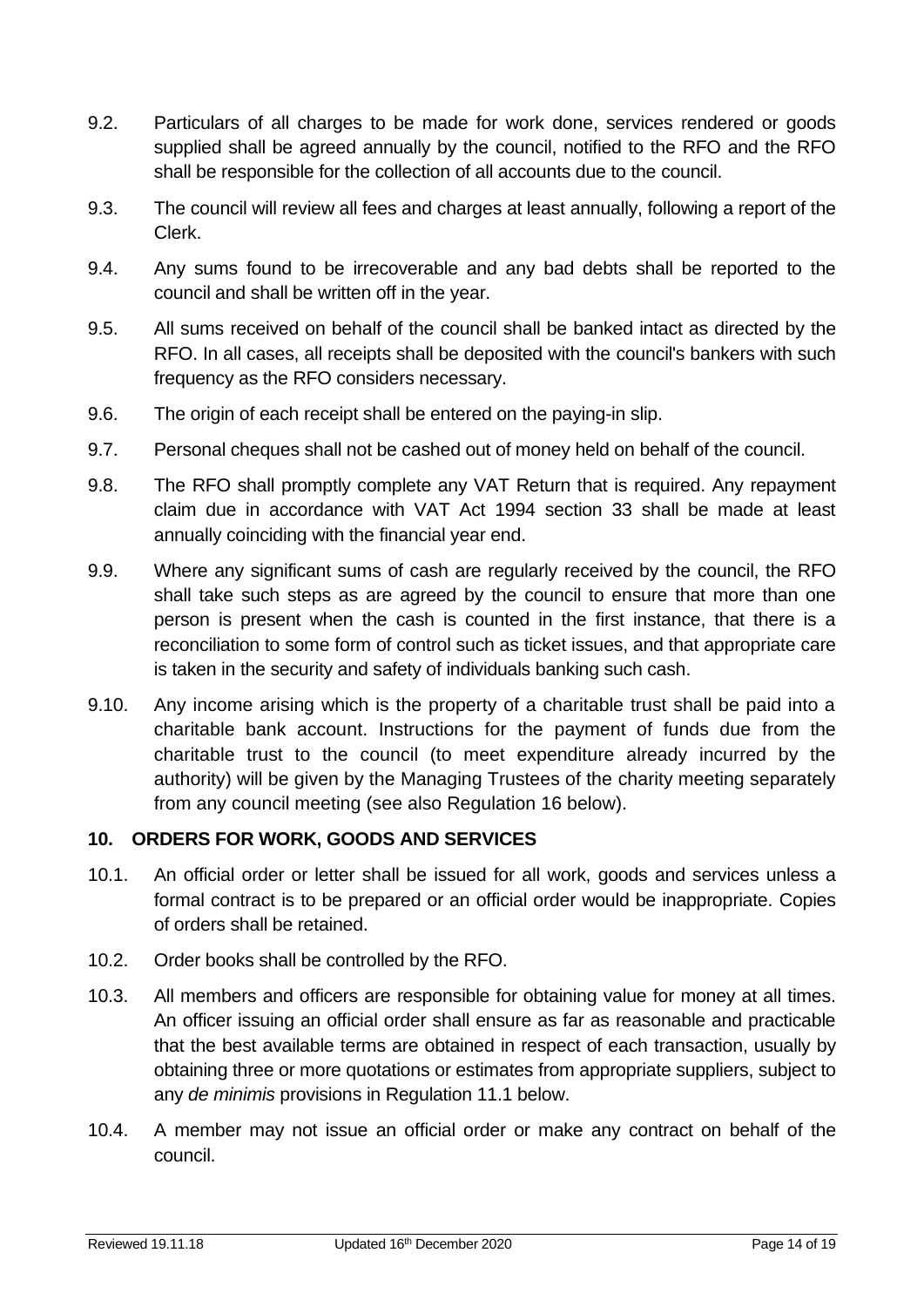10.5. The RFO shall verify the lawful nature of any proposed purchase before the issue of any order, and in the case of new or infrequent purchases or payments, the RFO shall ensure that the statutory authority shall be reported to the meeting at which the order is approved so that the minutes can record the power being used.

# <span id="page-14-0"></span>**11. CONTRACTS**

- 11.1. Procedures as to contracts are laid down as follows:
	- a. Every contract shall comply with these financial regulations, and no exceptions shall be made otherwise than in an emergency provided that this regulation need not apply to contracts which relate to items (i) to (vi) below:
		- i. for the supply of gas, electricity, water, sewerage and telephone services;
		- ii. for specialist services such as are provided by solicitors, accountants, surveyors and planning consultants;
		- iii. for work to be executed or goods or materials to be supplied which consist of repairs to or parts for existing machinery or equipment or plant;
		- iv. for work to be executed or goods or materials to be supplied which constitute an extension of an existing contract by the council;
		- v. for additional audit work of the external auditor up to an estimated value of £500 (in excess of this sum the Clerk and RFO shall act after consultation with the Chairman and Vice Chairman of council); and
		- vi. for goods or materials proposed to be purchased which are proprietary articles and / or are only sold at a fixed price.
	- b. Where the council intends to procure or award a public supply contract, public service contract or public works contract as defined by The Public Contracts Regulations 2015 ("the Regulations") which is valued at £25,000 or more, the council shall comply with the relevant requirements of the Regulations<sup>2</sup>.
	- c. The full requirements of The Regulations, as applicable, shall be followed in respect of the tendering and award of a public supply contract, public service contract or public works contract which exceed thresholds in The Regulations set by the Public Contracts Directive 2014/24/EU (which may change from time to time) $3$ .
	- d. When applications are made to waive financial regulations relating to contracts to enable a price to be negotiated without competition the reason shall be embodied in a recommendation to the council.

<sup>&</sup>lt;sup>2</sup> The Regulations require councils to use the Contracts Finder website to advertise contract opportunities, set out the procedures to be followed in awarding new contracts and to publicise the award of new contracts <sup>3</sup> Thresholds currently applicable are:

a. For public supply and public service contracts 209,000 Euros (£164,176)

b. For public works contracts 5,225,000 Euros (£4,104,394)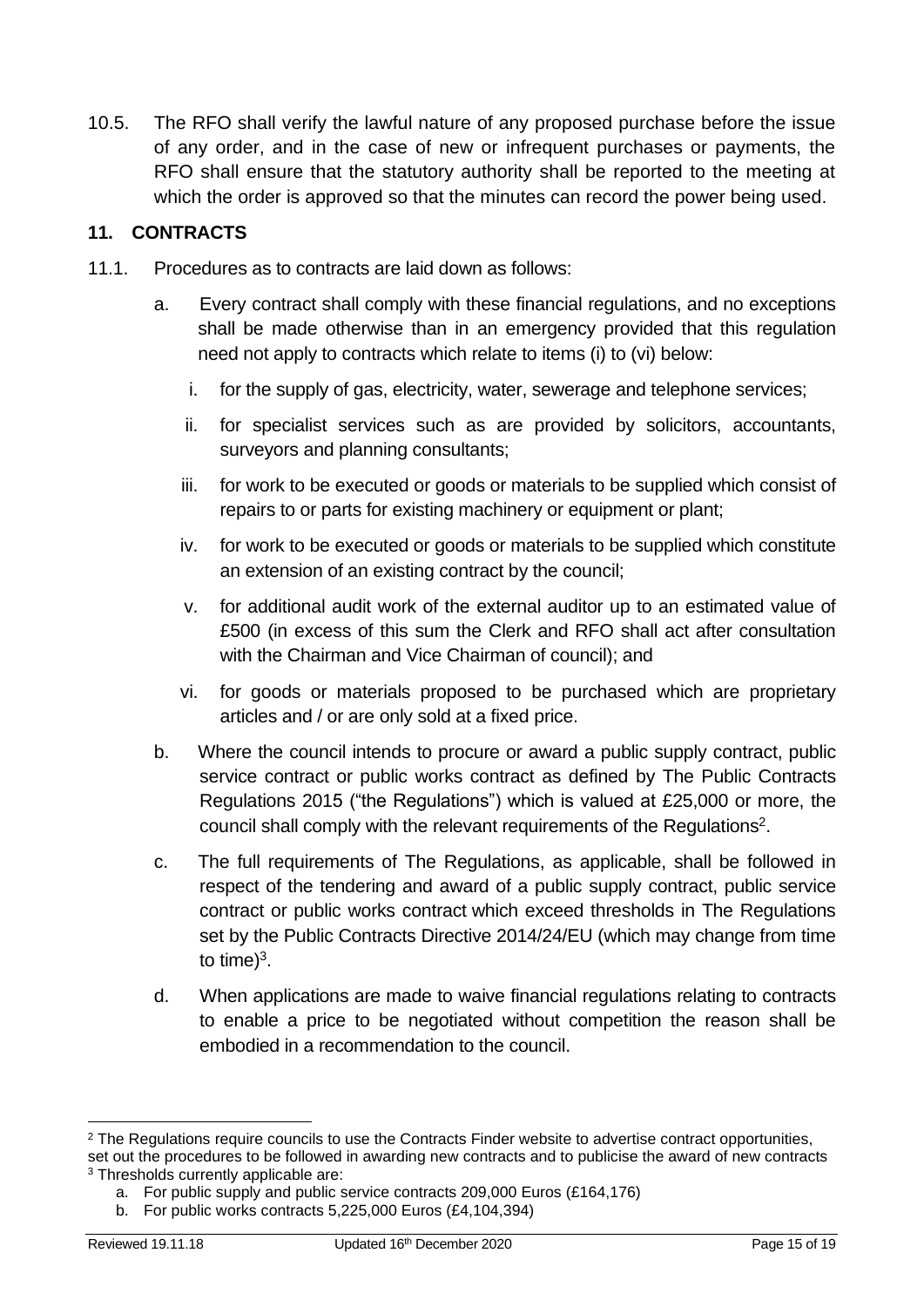- e. Such invitation to tender shall state the general nature of the intended contract and the Clerk shall obtain the necessary technical assistance to prepare a specification in appropriate cases. The invitation shall in addition state that tenders must be addressed to the Clerk in the ordinary course of post. Each tendering firm shall be supplied with a specifically marked envelope in which the tender is to be sealed and remain sealed until the prescribed date for opening tenders for that contract.
- f. All sealed tenders shall be opened at the same time on the prescribed date by the Clerk in the presence of at least one member of council.
- g. Any invitation to tender issued under this regulation shall be subject to Standing Orders amended May 2018, <sup>4</sup> and shall refer to the terms of the Bribery Act 2010.
- h. When it is to enter into a contract of less than £25,000 in value for the supply of goods or materials or for the execution of works or specialist services other than such goods, materials, works or specialist services as are excepted as set out in paragraph (a) the Clerk or RFO shall make every effort to obtain 3 quotations (priced descriptions of the proposed supply); where the value is below £3,000 and above £100.00 the Clerk or RFO shall strive to obtain 3 estimates. Otherwise, Regulation 10.3 above shall apply.
- i. The council shall not be obliged to accept the lowest or any tender, quote or estimate.
- j. Should it occur that the council, or duly delegated committee, does not accept any tender, quote or estimate, the work is not allocated and the council requires further pricing, provided that the specification does not change, no person shall be permitted to submit a later tender, estimate or quote who was present when the original decision making process was being undertaken.

# <span id="page-15-0"></span>**12. PAYMENTS UNDER CONTRACTS FOR BUILDING OR OTHER CONSTRUCTION WORKS (PUBLIC WORKS CONTRACTS)**

- 12.1. Payments on account of the contract sum shall be made within the time specified in the contract by the RFO upon authorised certificates of the architect or other consultants engaged to supervise the contract (subject to any percentage withholding as may be agreed in the particular contract).
- 12.2. Where contracts provide for payment by instalments the RFO shall maintain a record of all such payments. In any case where it is estimated that the total cost of work carried out under a contract, excluding agreed variations, will exceed the contract sum of 5% or more a report shall be submitted to the council.

<sup>4</sup> Based on NALC's model standing order 18d in Local Councils Explained © 2013 National Association of Local Councils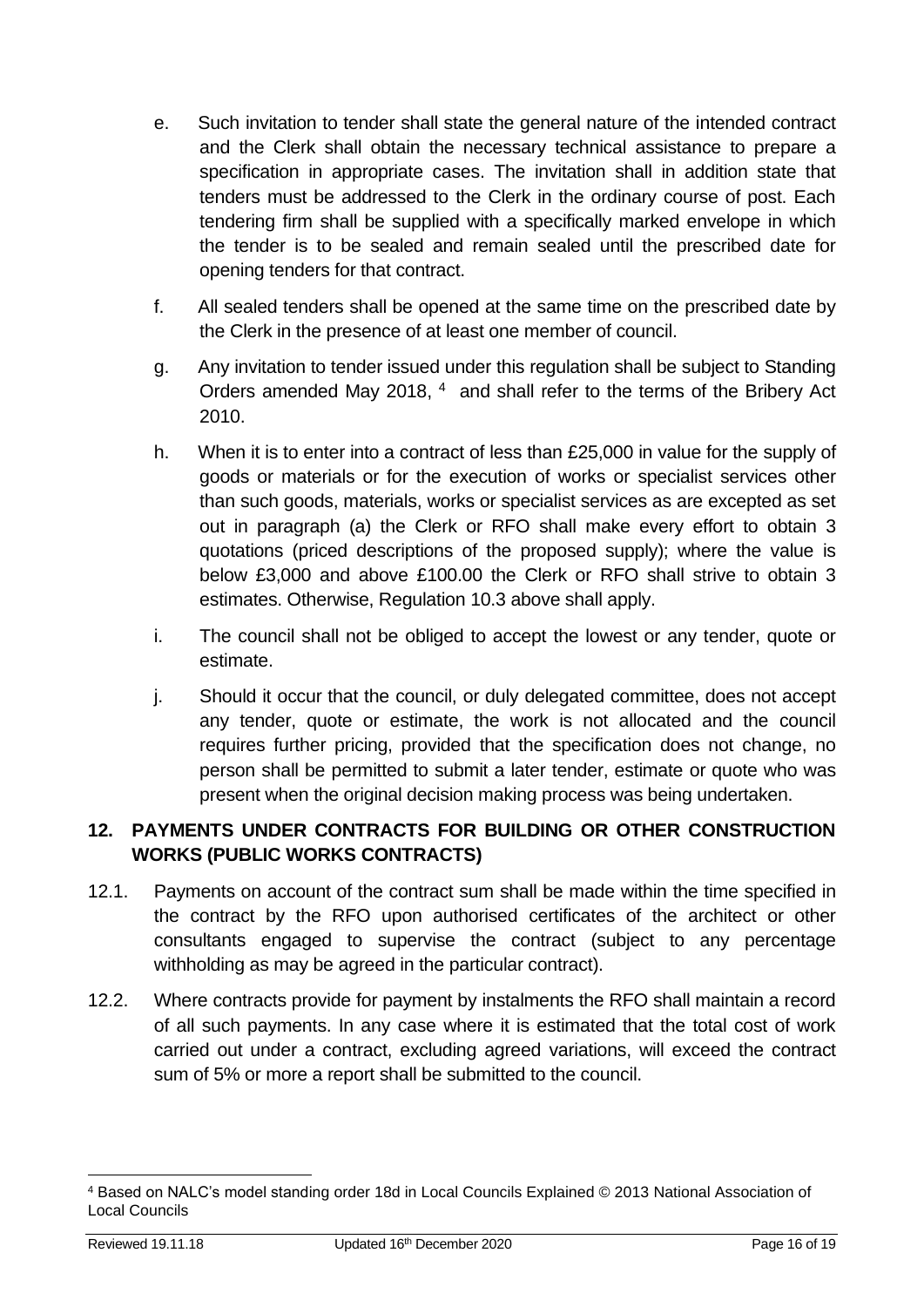12.3. Any variation to a contract or addition to or omission from a contract must be approved by the council and Clerk to the contractor in writing, the council being informed where the final cost is likely to exceed the financial provision.

# <span id="page-16-0"></span>**13. STORES AND EQUIPMENT**

- 13.1. The officer in charge of each section shall be responsible for the care and custody of stores and equipment in that section.
- 13.2. Delivery notes shall be obtained in respect of all goods received into store or otherwise delivered and goods must be checked as to order and quality at the time delivery is made.
- 13.3. Stocks shall be kept at the minimum levels consistent with operational requirements.
- 13.4. The RFO shall be responsible for periodic checks of stocks and stores at least annually.

#### <span id="page-16-1"></span>**14. ASSETS, PROPERTIES AND ESTATES**

- 14.1. The Clerk shall make appropriate arrangements for the custody of all title deeds and Land Registry Certificates of properties held by the council. The RFO shall ensure a record is maintained of all properties held by the council, recording the location, extent, plan, reference, purchase details, nature of the interest, tenancies granted, rents payable and purpose for which held in accordance with Accounts and Audit Regulations.
- 14.2. No tangible moveable property shall be purchased or otherwise acquired, sold, leased or otherwise disposed of, without the authority of the council, together with any other consents required by law, save where the estimated value of any one item of tangible movable property does not exceed £250.
- 14.3. No real property (interests in land) shall be sold, leased or otherwise disposed of without the authority of the council, together with any other consents required by law. In each case a report in writing shall be provided to council in respect of valuation and surveyed condition of the property (including matters such as planning permissions and covenants) together with a proper business case (including an adequate level of consultation with the electorate).
- 14.4. No real property (interests in land) shall be purchased or acquired without the authority of the full council. In each case a report in writing shall be provided to council in respect of valuation and surveyed condition of the property (including matters such as planning permissions and covenants) together with a proper business case (including an adequate level of consultation with the electorate).
- 14.5. Subject only to the limit set in Regulation 14.2 above, no tangible moveable property shall be purchased or acquired without the authority of the full council. In each case a report in writing shall be provided to council with a full business case.
- 14.6. The RFO shall ensure that an appropriate and accurate Register of Assets and Investments is kept up to date. The continued existence of tangible assets shown in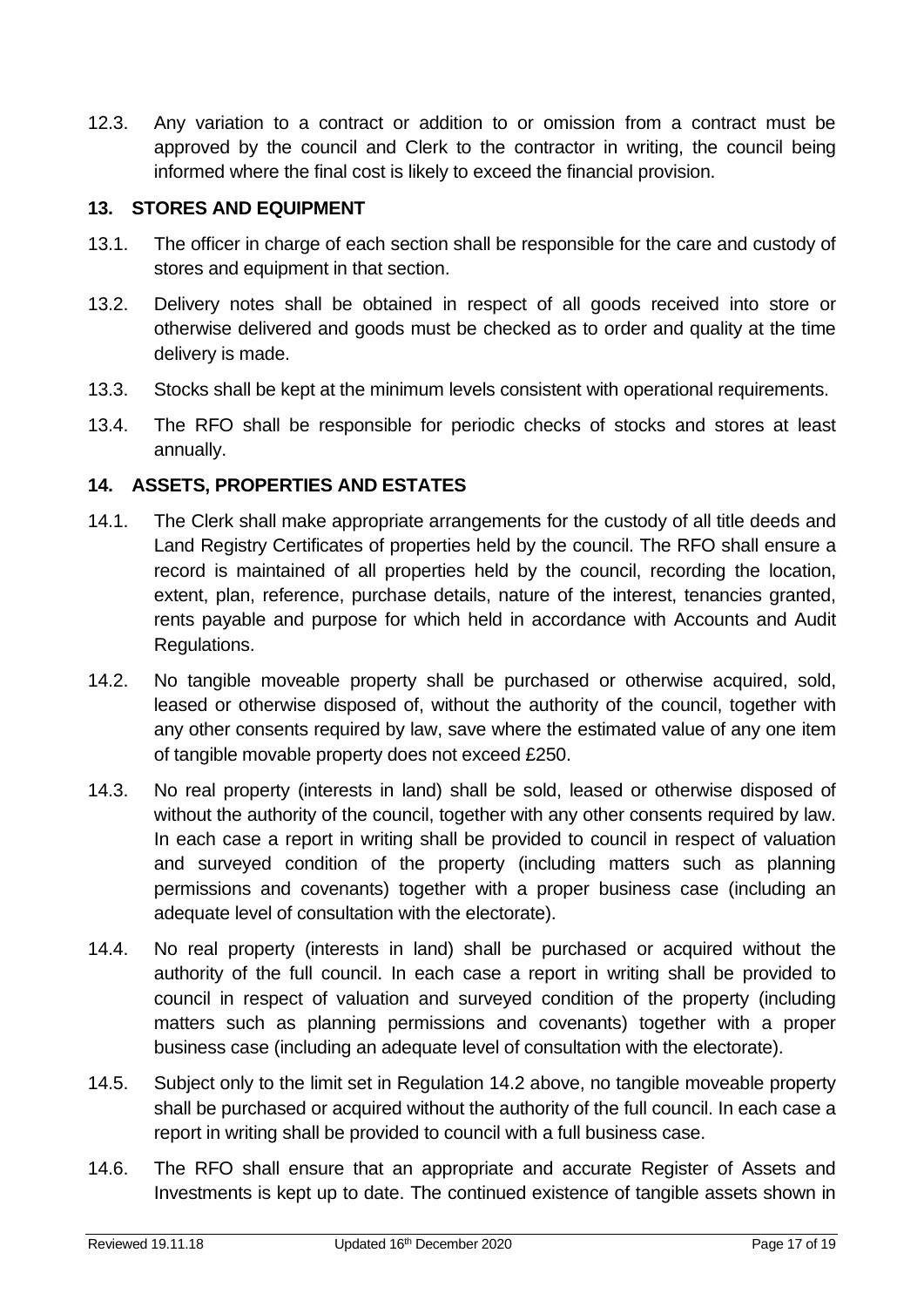the Register shall be verified at least annually, possibly in conjunction with a health and safety inspection of assets.

#### <span id="page-17-0"></span>**15. INSURANCE**

- 15.1. Following the annual risk assessment (per Regulation 17), the RFO shall effect all insurances and negotiate all claims on the council's insurers in consultation with the Clerk.
- 15.2. The Clerk shall give prompt notification to the RFO of all new risks, properties or vehicles which require to be insured and of any alterations affecting existing insurances.
- 15.3. The RFO shall keep a record of all insurances effected by the council and the property and risks covered thereby and annually review it.
- 15.4. The RFO shall be notified of any loss liability or damage or of any event likely to lead to a claim, and shall report these to council at the next available meeting.
- 15.5. All appropriate members and employees of the council shall be included in a suitable form of security or fidelity guarantee insurance which shall cover the maximum risk exposure as determined [annually] by the council, or duly delegated committee.

#### <span id="page-17-1"></span>**16. CHARITIES**

16.1. Where the council is sole managing trustee of a charitable body the Clerk and RFO shall ensure that separate accounts are kept of the funds held on charitable trusts and separate financial reports made in such form as shall be appropriate, in accordance with Charity Law and legislation, or as determined by the Charity Commission. The Clerk and RFO shall arrange for any audit or independent examination as may be required by Charity Law or any Governing Document.]

#### <span id="page-17-2"></span>**17. RISK MANAGEMENT**

- 17.1. The council is responsible for putting in place arrangements for the management of risk. The Clerk with the RFO shall prepare, for approval by the council, risk management policy statements in respect of all activities of the council. Risk policy statements and consequential risk management arrangements shall be reviewed by the council at least annually.
- 17.2. When considering any new activity, the Clerk with the RFO shall prepare a draft risk assessment including risk management proposals for consideration and adoption by the council.

# <span id="page-17-3"></span>**18. SUSPENSION AND REVISION OF FINANCIAL REGULATIONS**